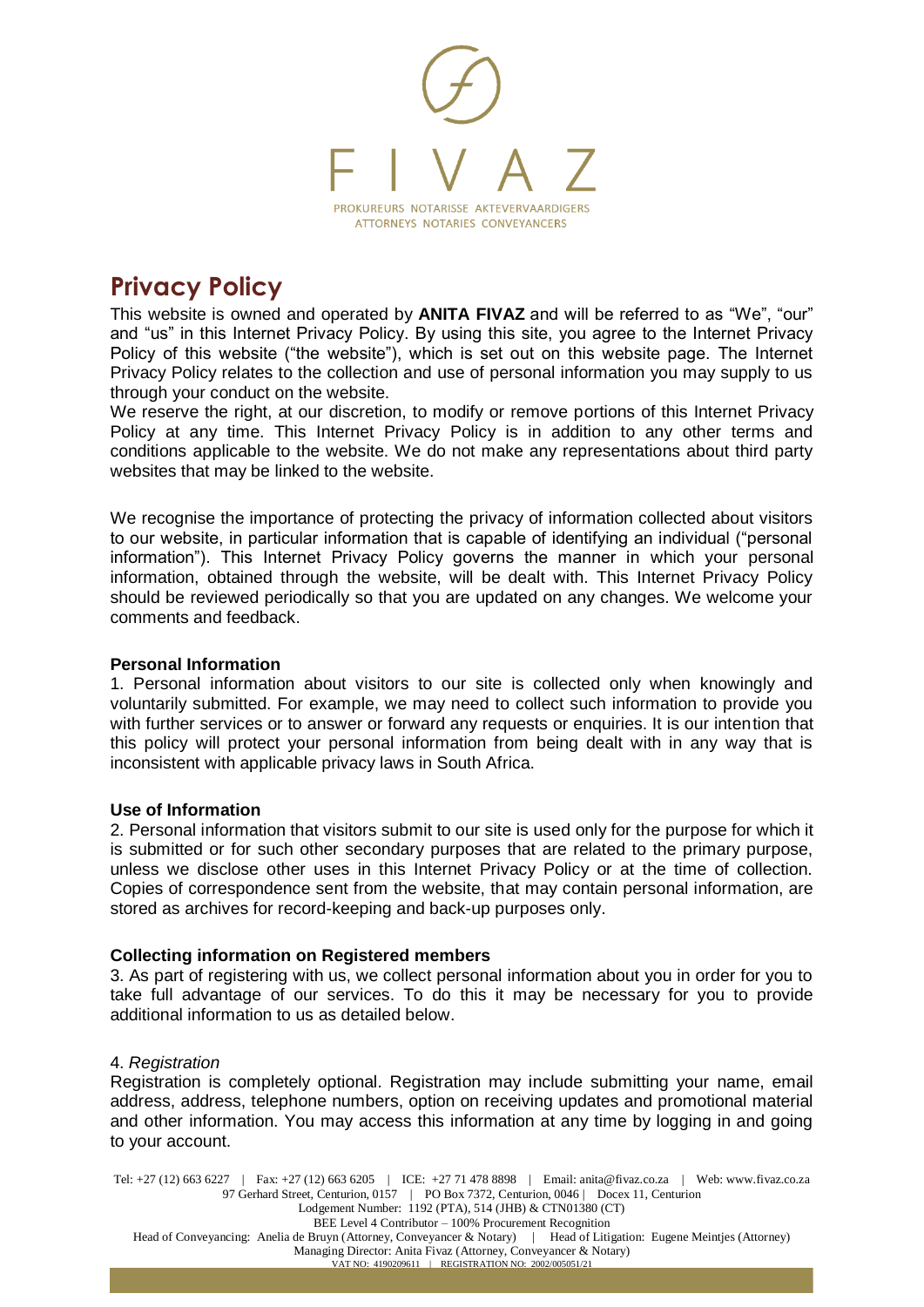

#### **Disclosure**

5. Apart from where you have consented or disclosure is necessary to achieve the purpose for which it was submitted, personal information may be disclosed in special situations where we have reason to believe that doing so is necessary to identify, contact or bring legal action against anyone damaging, injuring, or interfering (intentionally or unintentionally) with our rights or property, users, or anyone else who could be harmed by such activities. Also, we may disclose personal information when we believe in good faith that the law requires disclosure.

6. We may engage third parties to provide you with goods or services on our behalf. In that circumstance, we may disclose your personal information to those third parties in order to meet your request for goods or services.

## **Security**

7. We strive to ensure the security, integrity and privacy of personal information submitted to our sites, and we review and update our security measures in light of current technologies. Unfortunately, no data transmission over the Internet can be guaranteed to be totally secure.

8. However, we will endeavour to take all reasonable steps to protect the personal information you may transmit to us or from our online products and services. Once we do receive your transmission, we will also make our best efforts to ensure its security on our systems.

9. In addition, our employees and the contractors who provide services related to our information systems are obliged to respect the confidentiality of any personal information held by us. However, we will not be held responsible for events arising from unauthorised access to your personal information.

## **Collecting Information for Users**

10. *IP Addresses*

Our web servers gather your IP address to assist with the diagnosis of problems or support issues with our services. Again, information is gathered in aggregate only and cannot be traced to an individual user.

11. *Cookies and Applets*

We use cookies to provide you with a better experience. These cookies and allow us to increase your security by storing your session ID and are a way of monitoring single user access.

This aggregate, non-personal information is collated and provided to us to assist in analysing the usage of the site.

Access to Information

12. We will endeavour to take all reasonable steps to keep secure any information which we hold about you, and to keep this information accurate and up to date. If, at any time, you discover that information held about you is incorrect, you may contact us to have the information corrected.

Tel: +27 (12) 663 6227 | Fax: +27 (12) 663 6205 | ICE: +27 71 478 8898 | Email: anita@fivaz.co.za | Web: www.fivaz.co.za 97 Gerhard Street, Centurion, 0157 | PO Box 7372, Centurion, 0046 | Docex 11, Centurion Lodgement Number: 1192 (PTA), 514 (JHB) & CTN01380 (CT)

BEE Level 4 Contributor – 100% Procurement Recognition

Head of Conveyancing: Anelia de Bruyn (Attorney, Conveyancer & Notary) | Head of Litigation: Eugene Meintjes (Attorney)

Managing Director: Anita Fivaz (Attorney, Conveyancer & Notary) VAT NO: 4190209611 | REGISTRATION NO: 2002/005051/21